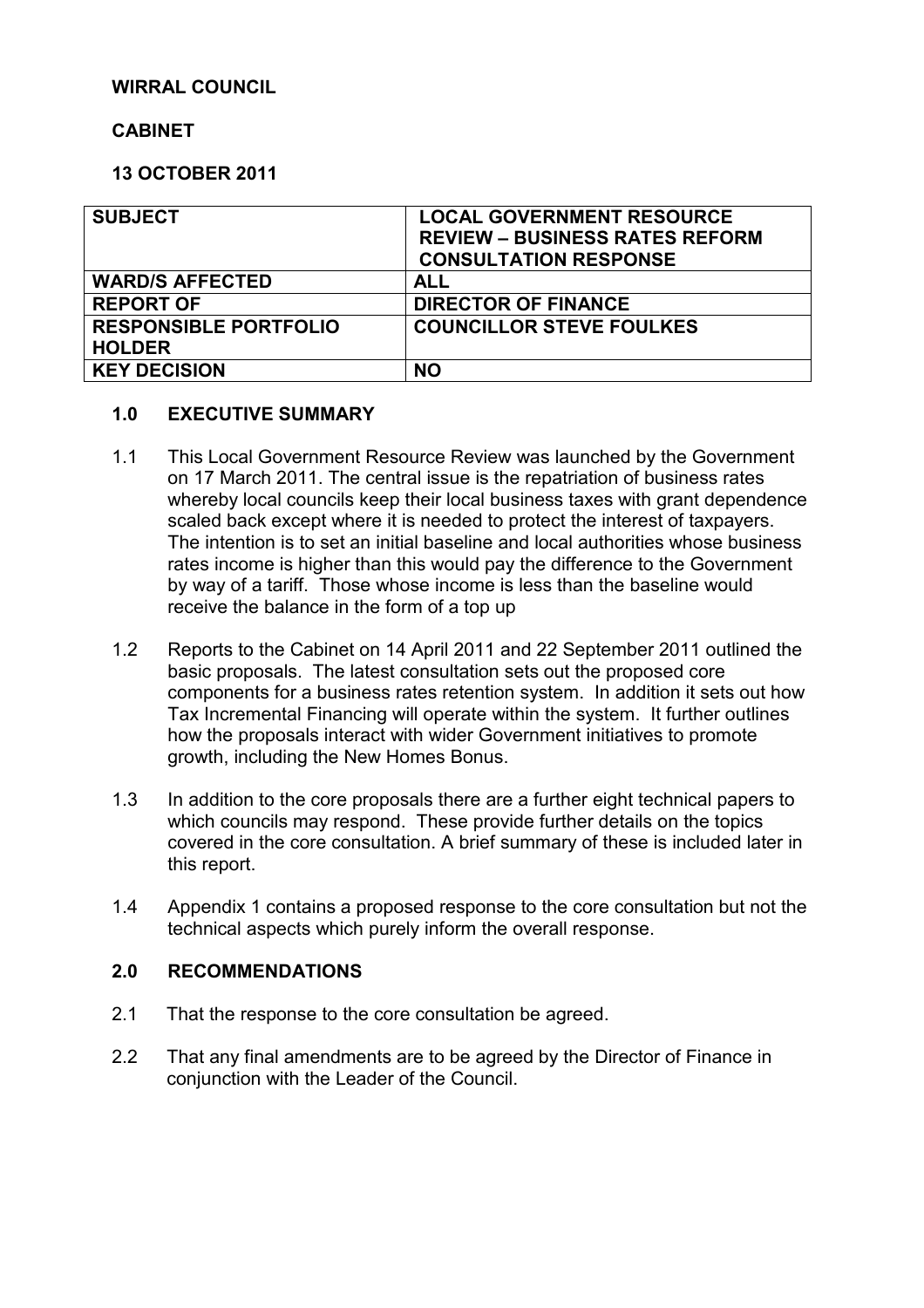# **3.0 REASONS FOR RECOMMENDATIONS**

- 3.1 The response is made on the basis that, as far as possible, it protects the Council's financial position. Although a series of technical papers have been released these still do not give a full understanding of the detail or the possible outcome of the consultation. This is evidenced by the number of issues, stemming from the various Resource Review meetings, that the DCLG admits still need to be resolved. It could be that the legislation will be agreed at a high level with much of the detailed workings not available until later in 2012 and possibly around the time of the Local Government Finance Settlement for 2013/14.
- 3.2 Discussions are still ongoing between the Council, SIGOMA and the Liverpool City Region on a number of technical issues which must conclude by 24 October 2011.

# **4.0 BACKGROUND AND KEY ISSUES**

# **PROPOSALS FOR BUSINESS RATES RETENTION**

- 4.1 On 17 March 2011 the Government launched the Local Government Resource Review. The details were reported to Cabinet on 14 April 2011 and 22 September 2011.
- 4.2 In summary the key principles for reform are:
	- To build into the local government finance system an incentive for local authorities to promote local growth over the long term;
	- To reduce local authorities dependency on the Government;
	- To maintain a degree of resource distribution to ensure that local authorities with high needs and low tax bases are able to meet the needs of their areas; and
	- Protection for businesses and specifically, no increase in locally imposed taxation without the agreement of local businesses.

#### **SUMMARY OF THE TECHNICAL PAPERS**

#### 4.3 **Technical paper 1 – Establishing the baseline**

The Government proposes that baseline funding will be based on the spending review control totals. Forecast business rates for 2013-14 and 2014-15 will be higher than the control totals and it is therefore proposed to set aside a share of business rates to fund other grants to local government. There is also a proposal to make further adjustments to fund the New Homes Bonus, the guaranteed level of police funding and any changes in local authority functions.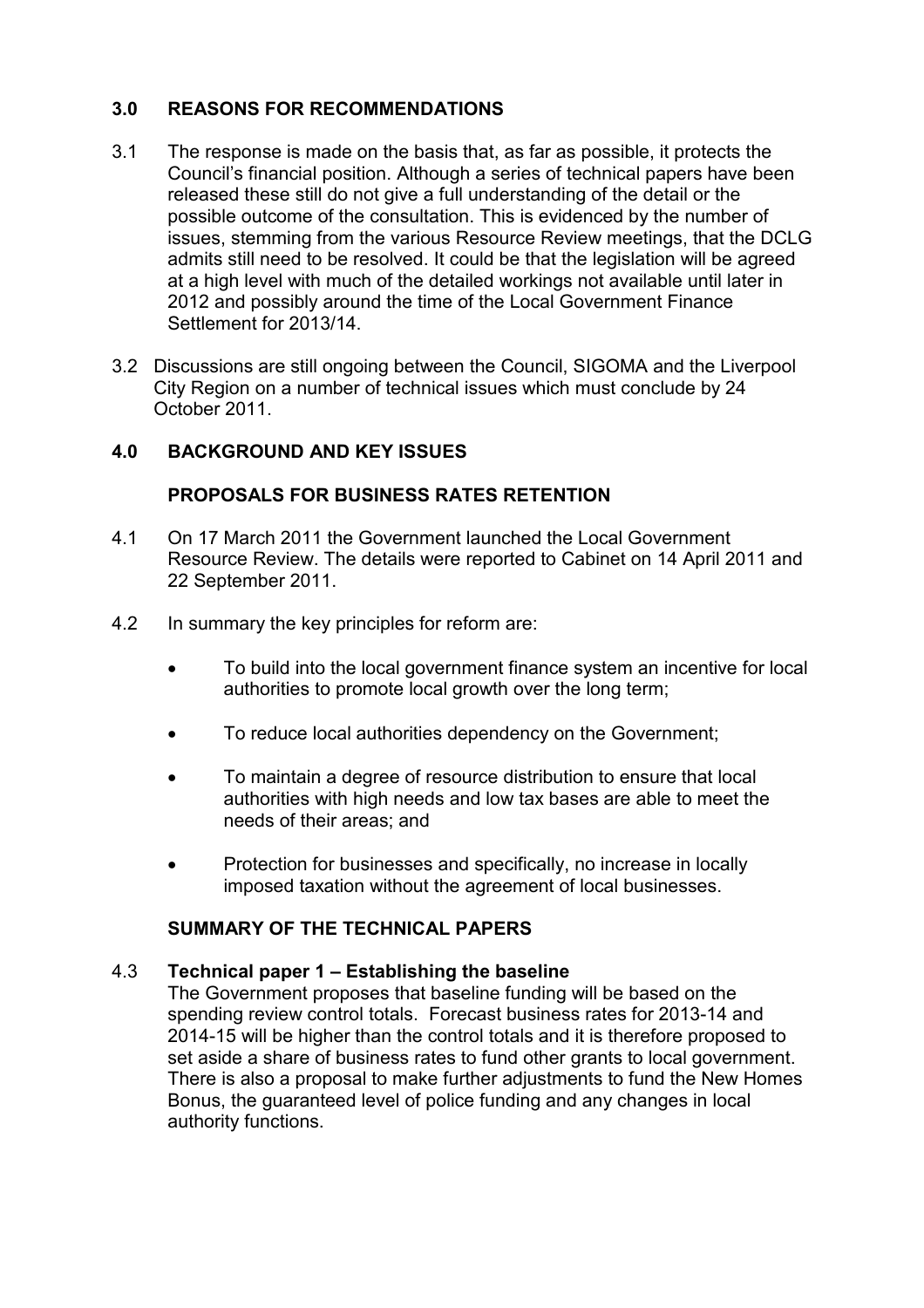The paper considers the options for setting individual local authorities' baselines. Should the 2012-13 formula grant allocation be adjusted or should the formula grant be recast prior to establishing the baseline. For example updating data, reviewing the relative needs formula, would alter the amount that is accounted for by service demands and resources and the use or not of floor damping. Finally the paper considers options for when the baseline should be reset which would be required when resources were becoming too divergent from service delivery pressures.

# 4.4 **Technical paper 2 – Measuring business rates**

This covers proposals to set the forecast national business rates, the basis of proportionate shares which determines how much each billing authority would be required to contribute towards the national set aside and any adjustments and the allowable deductions (e.g. hardship relief) made to business rates yield in determining the proportionate shares.

# 4.5 **Technical paper 3 – Non billing authorities**

Not applicable to Wirral

# 4.6 **Technical paper 4 – Business rates administration**

This covers business rates payments to the Government, the year end reconciliation process in respect of the set aside, adjustments, top ups and tariffs, notification of levy and safety net payments, and the treatment of Enterprise Zones on data returns.

# 4.7 **Technical paper 5 – Business rate retention**

This paper considers the choices about how tariffs and top ups are rolled forward into future years and the consequent effect on maximising the growth incentive and ensuring adequate protection for local authorities. It introduces the concept of voluntary pooling and how this would be treated for tariffs, top ups and levies. The levy, whether in relation to pooling or individual local authorities, is to generate funding for areas in need of support by limiting disproportionate gains in local authorities' pre-levy income. A number of options are proposed as to how the levy should be calculated and how the amount to fund any safety net would be calculated.

#### 4.8 **Technical paper 6 – Volatility**

A number of factors give rise to changes in the volatility of business rates income, such as changes in the rateable value of very large properties. A number of options to counter this are proposed – to provide local authorities with compensation for specific events, local authorities to apply directly for support from the levy pot or to have a safety net that provides support if rates income fell below a pre-determined threshold.

# 4.9 **Technical paper 7 – Revaluation and transition**

At revaluation the business rates yield in each local authority could go up or down significantly, depending on whether rateable value growth in their area has been greater or less than the national average. It is proposed to adjust each local authority's tariff or top up following a revaluation, to ensure that their retained income is the same after revaluation as immediately before.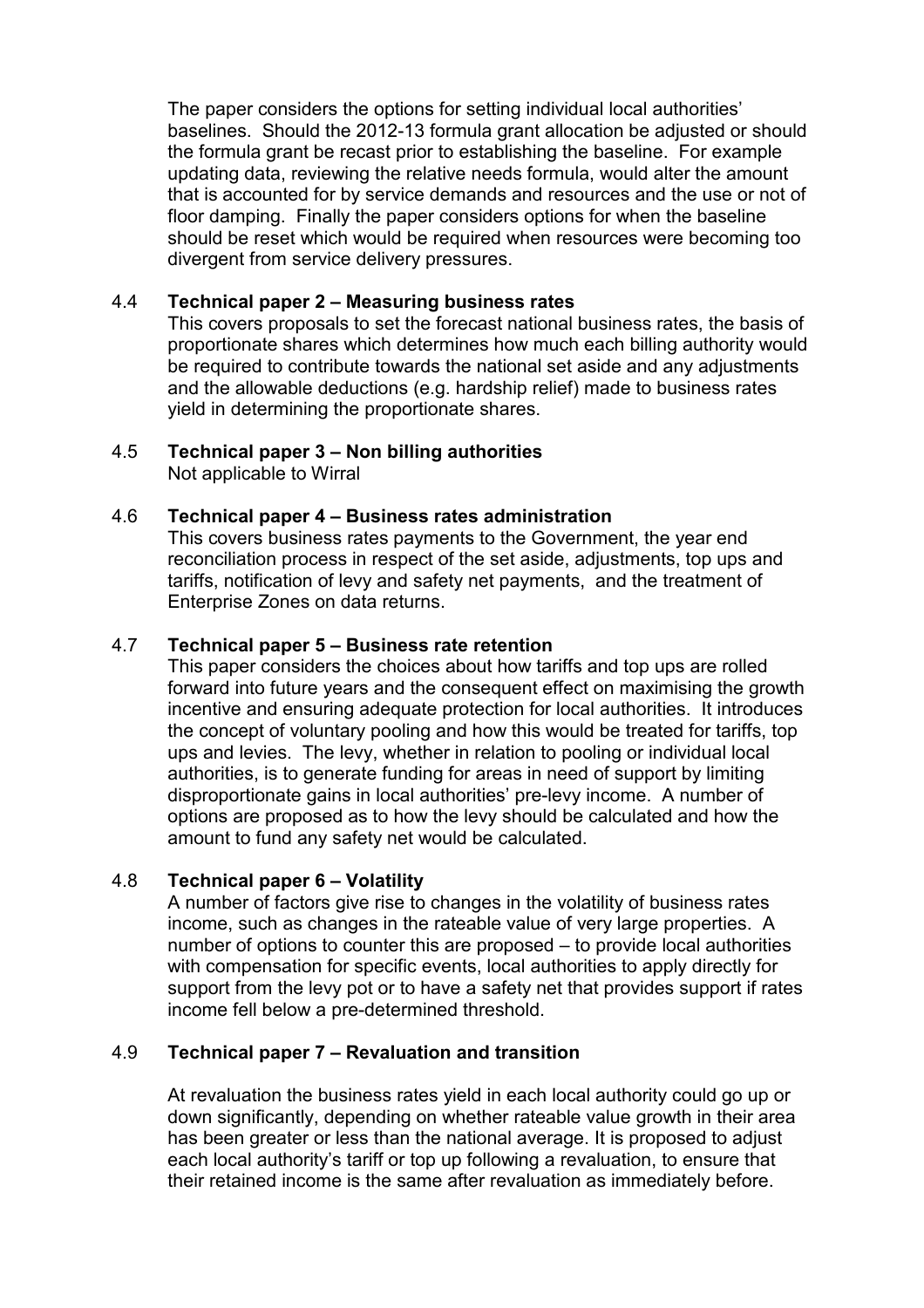At the property level it maybe that following a revaluation there will be significant changes in the bills of the individual ratepayers following a revaluation. A transitional rate relief scheme works by phasing in increases in rates bills over a number of years; this is paid for by phasing in reductions in rates. Transitional relief is designed to be self financing on a national level but this will not necessarily be the case on a local level. The Government is minded to take transitional rate relief outside the rates retention scheme to prevent the potential of it undermining the incentive effect.

### 4.10 **Technical paper 8- Renewable Energy**

It is proposed that for certain renewable energy technologies rates payments the local authority will benefit from full retention of the associated rates. The full retention will apply to new projects for renewable energy as defined in previous business rates statutory instruments. It is proposed that it will be the responsibility of the billing authority to assess whether a property qualifies as a renewable energy project.

# **IMPLICATIONS FOR WIRRAL**

- 4.11 The proposals could adversely affect Wirral and similar local authorities with low Business Rate tax bases and limited potential to increase the base. Local authorities with high tax bases are predominately in the South-East and gain because after the initial top-up adjustment those areas with a high base and lower needs will generate (and potentially retain) substantially more than an area with a low tax base and high needs.
- 4.12 The Enterprise Zone and Tax Increment Financing proposals are of interest given the Wirral Waters and International Trade Centre schemes. This would potentially allow the retention of increases in business rate revenues and provides the facility to borrow against potential future increased business rates uplifts from economic regeneration and investment.

#### **5.0 RELEVANT RISKS**

5.1 The major risk is financial. At this early stage in the process there are many unresolved issues, for example where the safety net will be set which means it is not possible to fully assess the relevant risks. The safety net is designed to provide a degree of assistance where a local authority experiences a decline of more than a certain percentage in their retained income from one year to another. It has not yet been decided at what percentage the safety net will be set which makes it difficult to assess the level of risk.

There is a financial risk to Local Authorities who will have to make up any deficit caused by failure to achieve the Government estimates of growth in NNDR.

#### **6.0 OTHER OPTIONS CONSIDERED**

6.1 There are none as the Council is responding to a Government consultation.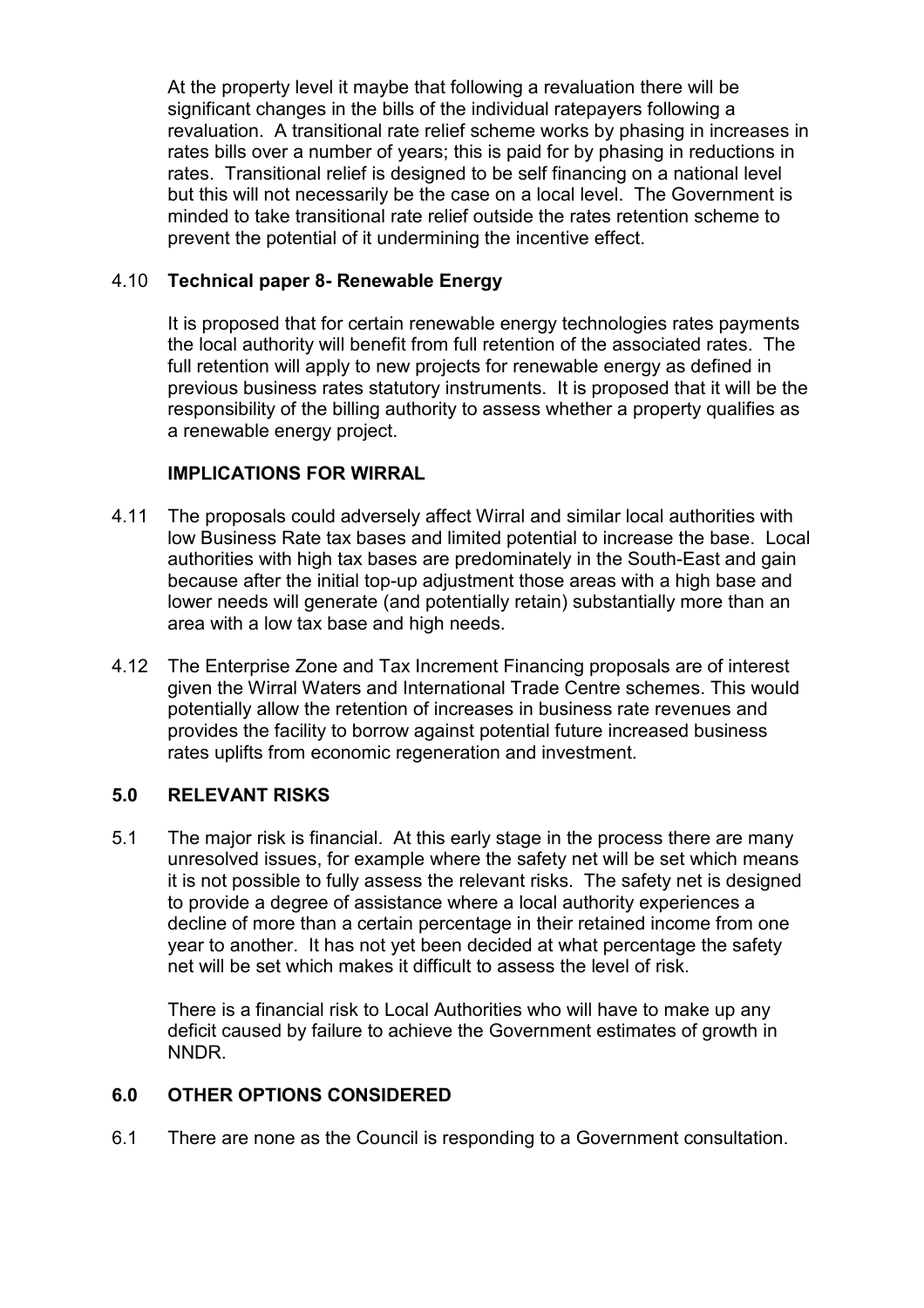# **7.0 CONSULTATION**

7.1 The Government has invited contributions to its consultation paper, Local Government Resource Review: Proposals for Business Rates Retention, the deadline for responses is 24 October 2011.

# **8.0 IMPLICATIONS FOR VOLUNTARY, COMMUNITY AND FAITH GROUPS**

8.1 There are none arising directly from this report. The Government has indicated that Business Ratepayers will be unaffected by the proposals and that existing reliefs will remain.

# **9.0 RESOURCE IMPLICATIONS: FINANCIAL; IT; STAFFING; AND ASSETS**

- 9.1 Wirral expects to collect £60 million in Business Rates in 2011/12 which is paid into the national pool. Wirral receives £121 million in Government Grant from the re-distribution of the pool. If the Government proposals are implemented then Wirral will retain the Business Rates collected and receive a 'top-up' grant so that Wirral will receive the same business rates income in 2013/14 as for 2012/13.
- 9.2 Looking ahead the annual Local Government Finance Settlement which seeks to allocate Government support to those areas based upon need, will no longer exist in its current format. It would be for Wirral to meet any increased pressures from within the Business Rates collected locally plus the 'top-up' grant although the Government is proposing the option of re-setting the system if it was felt that resources were no longer meeting pressures within local authority areas. This could offer some protection to Wirral and others with low growth options.
- 9.3 It is difficult to quantify the impact on Wirral. This is because of the large number of uncertainties and unknowns in the draft proposals, for example how often the system will be reset has yet to be confirmed.
- 9.4 There are no asset, staffing or IT implications arising from this report.

# **10.0 LEGAL IMPLICATIONS**

10.1 There are none arising directly from this report.

#### **11.0 EQUALITIES IMPLICATIONS**

11.1 There are none arising directly from this report.

# **12.0 CARBON REDUCTION IMPLICATIONS**

12.1 There are none arising directly from this report.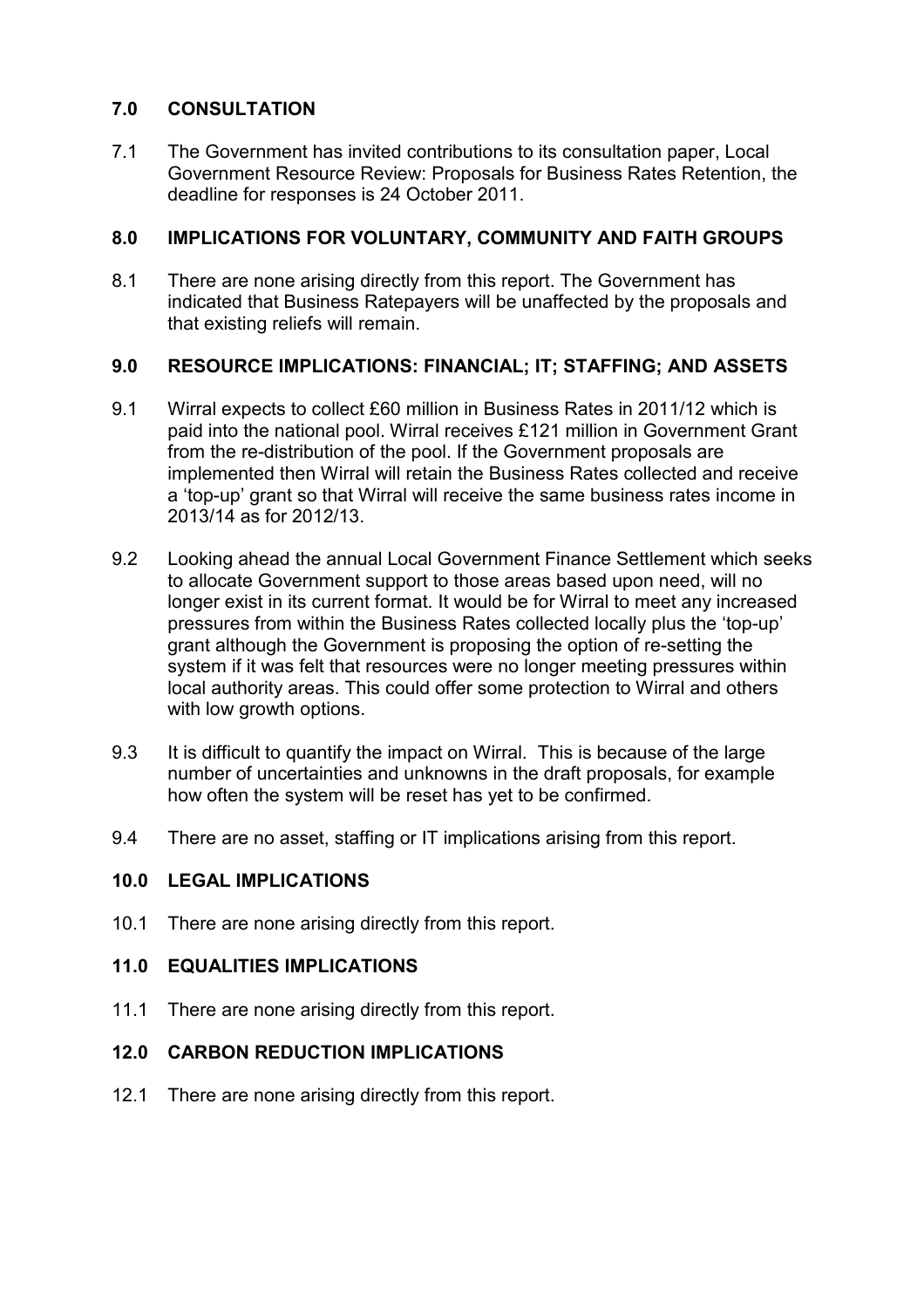# **13.0 PLANNING AND COMMUNITY SAFETY IMPLICATIONS**

13.1 There are none arising directly from this report.

| <b>REPORT AUTHOR:</b> | Tom Sault                         |
|-----------------------|-----------------------------------|
|                       | <b>Head of Financial Services</b> |
|                       | telephone: 0151 666 3407          |
|                       | email: tomsault@wirral.gov.uk     |

FNCE/231/11

#### **BACKGROUND PAPERS**

The Department for Communities and Local Government 'Local Government Resource Review : Proposals For Business Rates Retention consultation paper was issued on 18 July 2011 and can be found at: www.communities.gov.uk/publications/localgovernment/resourcereviewbusinessrates.

The plain English guide to rates retention is available at: www.communities.gov.uk/publications/localgovernment/resourcereviewplainenglish.

# **REFERENCE MATERIAL / SUBJECT HISTORY**

| <b>Council Meeting</b> | <b>Date</b>       |
|------------------------|-------------------|
| Cabinet                | 14 April 2011     |
| Cabinet                | 22 September 2011 |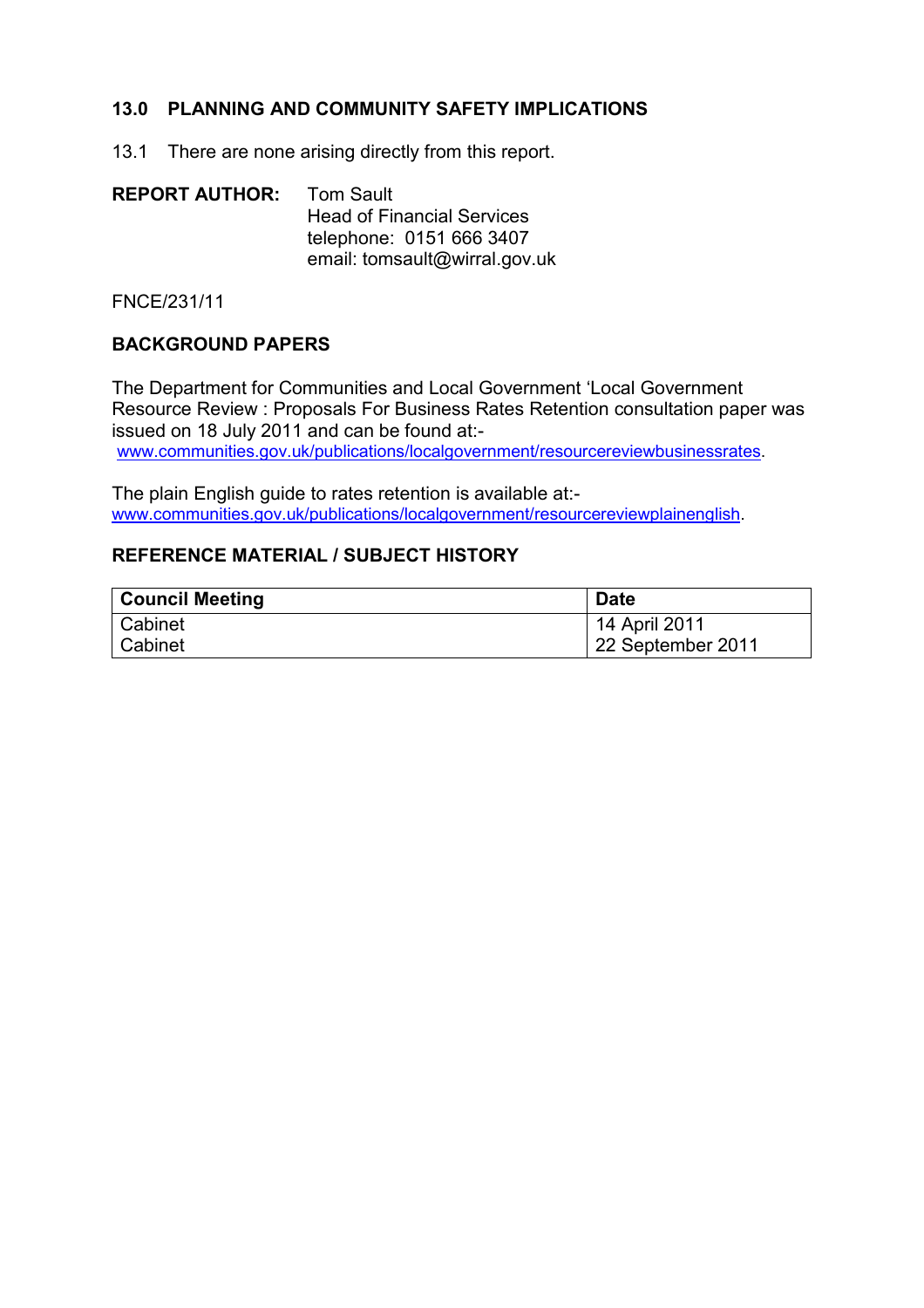# **Appendix 1**

# **Consultation Paper**

Q1: What do you think that the Government should consider in setting the baseline?

The base-line position for 2013/14 will be within the overall spending control total set by the Government with each authority allocated a share in line with the 2012/13 grant allocations.

The proposed scheme critically breaks the link between funding and need and will have a significant impact on authorities that face a disproportionate increase in demand for services based on the socio-economic breakdown of the region.

Formula grant is allocated on the basis of three criteria, Relative needs, Relative resources and a central allocation. The relative weightings applied to each are shown below.

| Year               | <b>Relative Needs</b> | Relative Resources   Central |            |
|--------------------|-----------------------|------------------------------|------------|
|                    | Amount                | Amount                       | Allocation |
| 2008-09 to 2010-11 | 73.0%                 | -26.6%                       | 53.6%      |
| 2011-12 to 2012-13 | $83.0\%$              | -26.6%                       | 43.6%      |

We have always argued that additional resources should be allocated through the RNA, and despite the severity of the cuts imposed on this Council in the last settlement we were pleased to see that the government recognised the importance of the Relative Needs weighting. However it is still considered that there is too much focus on the Central Allocation and we would have hoped there is still an opportunity to further develop the needs allocation. The proposal for business rate retention severely mitigates against this.

According to Government figures, Wirral suffered a reduction in 'Revenue Spending Power' of 7.44% in 2011/12 and 4.09% in 2012/13. There is concern that the results of the settlement will be locked into the baseline funding for Wirral if the 2012/13 Formula Grant settlement is taken as the base i.e. Wirral will be locked into a cycle of downward government funding when the baseline is set.

Whatever baseline is chosen the system must not suffer from any volatility. In order to maintain a degree of certainty within the system there should be little or no change to the formula and damping should be retained.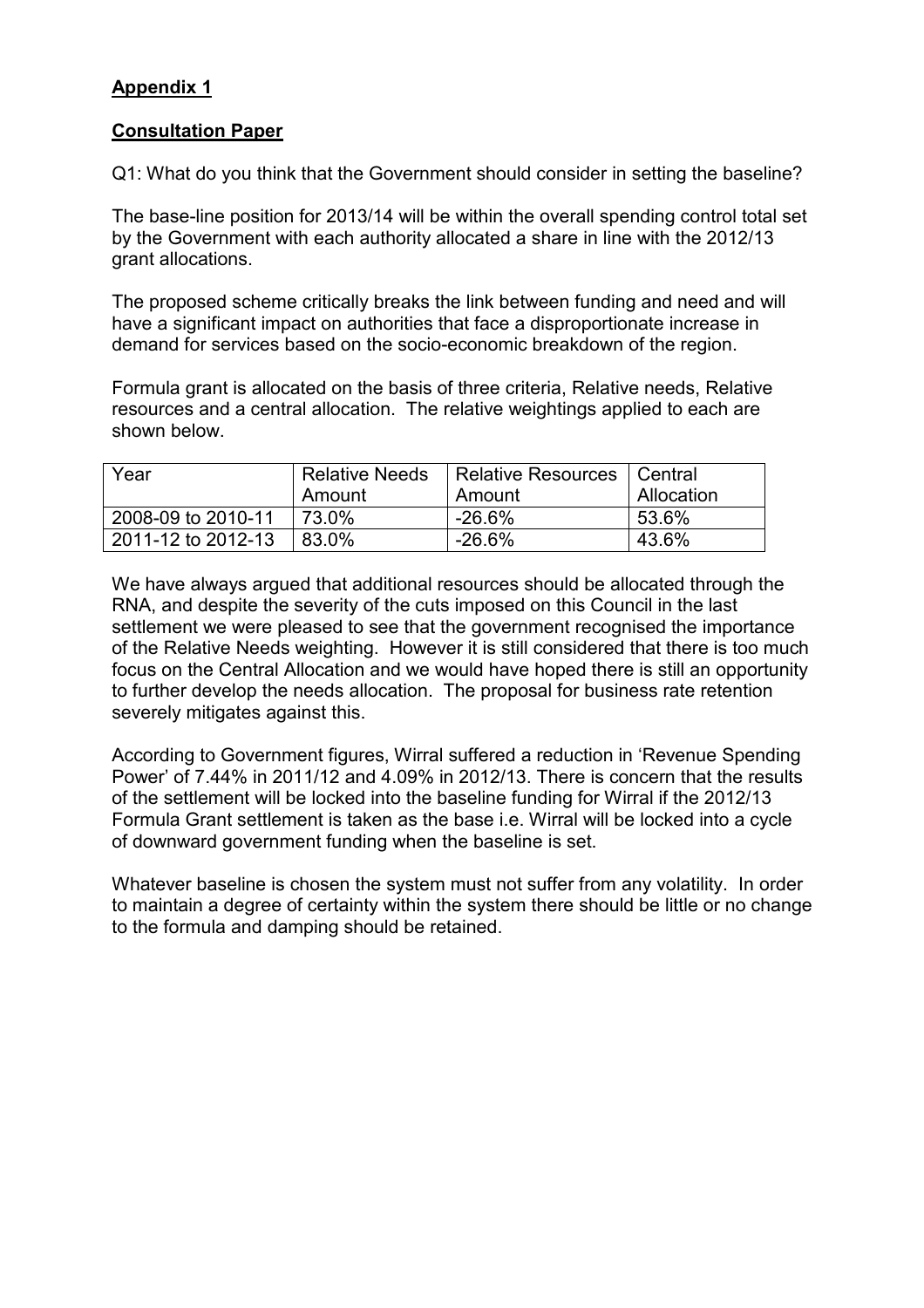Q2: Do you agree with the proposal to use 2012-13 formula grant as the basis for constructing the baseline? If so, which of the two options at paragraphs 3.13 and 3.14 do you prefer and why?

We do not agree with the proposal to use the 2012-13 formula grant as the basis for constructing the baseline. The information set out in Q1 provides explanation and details behind this response.

The first option, 3.13, would be to take individual authorities' actual 2012-13 formula grant allocations as their baseline position but adjust them in proportion to the new control totals with no further changes.

The second option, 3.14, would be to establish the baseline position for each local authority by applying the process used to determine their 2012-13 formula grant allocation to the local government control totals and at the same time make very limited technical updates to the formulae.

If 2012/13 Formula Grant is to be used as the baseline then our preferred option is the first as outlined in paragraph 3.13 as at least it provides some level of certainty about the level of the funding.

Q3: Do you agree with this proposed component of tariff and top up amounts as a way of re-balancing the system in year one?

If the proposed system is to be implemented then we agree with the concept of tariffs and top ups as a mechanism for rebalancing a system for localising business rates. However we believe that it is important to conduct a needs based assessment when setting the tariff and top up.

Q4: Which option for setting the fixed tariff and top up amounts do you prefer and why?

As outlined in Q3 we believe that there should be a needs based assessment. Of the 2 options set out in the consultation paper the preferred option would be for tariffs and top ups to be uprated in line with RPI. In our view the potential for volatility in funding is too much of a risk if top up and tariff amounts were to be fixed.

Q5: Do you agree that the incentive effect would work as described?

The incentive effect would have the potential to work in certain areas where conditions are conducive to encouraging businesses into the area. In areas where there is a low existing tax base and disincentives to invest such as weak infrastructure it might still prove hard to encourage investment.

It is also our view that businesses might encourage practices such as home working in certain sectors and increasing number or length of shifts will limit physical business rate growth. Also it should be considered that businesses may relocate to Enterprise Zones for financial benefits thereby reducing the capacity to generate physical business rate growth.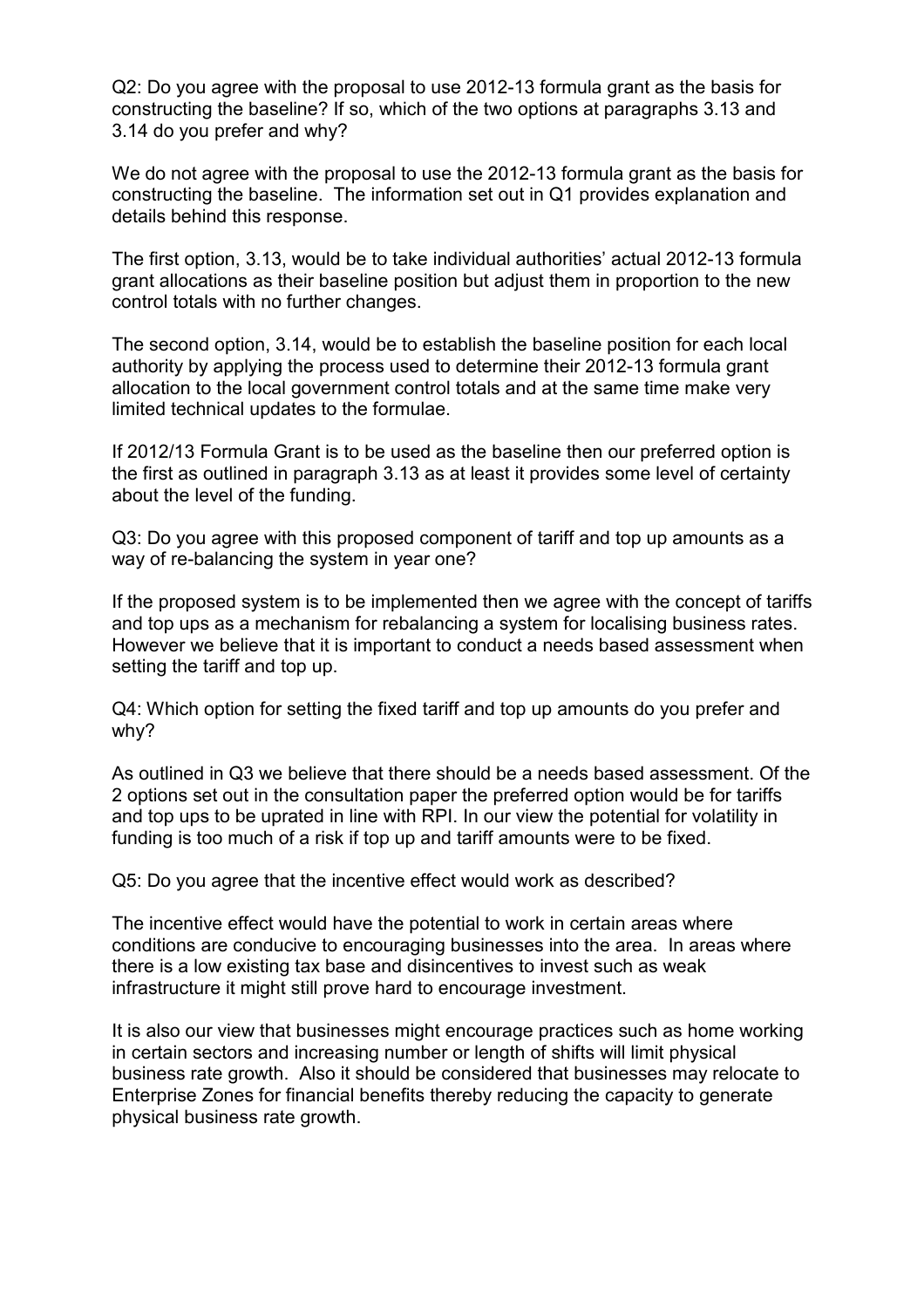Q6: Do you agree with our proposal for a levy on disproportionate benefit, and why?

Based on the scheme described we agree with the proposal for a levy to recoup a share of any disproportionate benefit. This levy should be used to reduce the unevenness which exists in the current system. Due to a gearing effect a small growth in businesses in that area can lead to a large increase in business rates revenues.

Q7: Which option for calculating the levy do you prefer and why?

We would prefer option 3, to create an individual levy rate for each local authority which allows the retention of growth in an equivalent proportion to its baseline revenue; it appears to be the most equitable and avoids any authority suffering a "cliff edge" effect as might be case if authorities were put into different bands as in option 2.

Q8: What preference do you have for the size of the levy?

Wirral would prefer a larger levy with more resources being available to provide protection. It is essential that the most needy and vulnerable in society are protected from any volatility in the system.

Q9: Do you agree with this approach to deliver the Renewable Energy commitment?

We agree with the approach to deliver the Renewable Energy Commitment

Q10: Do you agree that the levy pot should fund a safety net to protect local authorities: i) whose funding falls by more than a fixed percentage compared with the previous year (protection from large year to year changes); or ii) whose funding falls by more than a fixed percentage below their baseline position (the rates income floor)?

We believe that the levy pot should be used to act as a safety net in either of the two options above not just in one situation or the other. It is critical that the safety net is at as lower variance from both the baseline and the previous years funding to ensure that Authorities do not experience damaging fluctuations in funding.

Q11: What should be the balance between offering strong protections and strongly incentivising growth?

It is important to provide strong protections, we believe that authorities are already strongly incentivised to grow their business rates revenue and that it is best to have a strong balance towards protecting authorities.

Q12: Which of the options for using any additional levy proceeds, above those required to fund the safety net, are you attracted to and why?

Of the options our preference is for options one and two, i.e. (1) provide ongoing support to authorities that have experienced significant losses that take more than one year to recover from, and (2) top up the growth achieved in every authority which had not contributed to the levy. We would be concerned about how this is to be allocated and would emphasise the importance of allocating on a needs basis.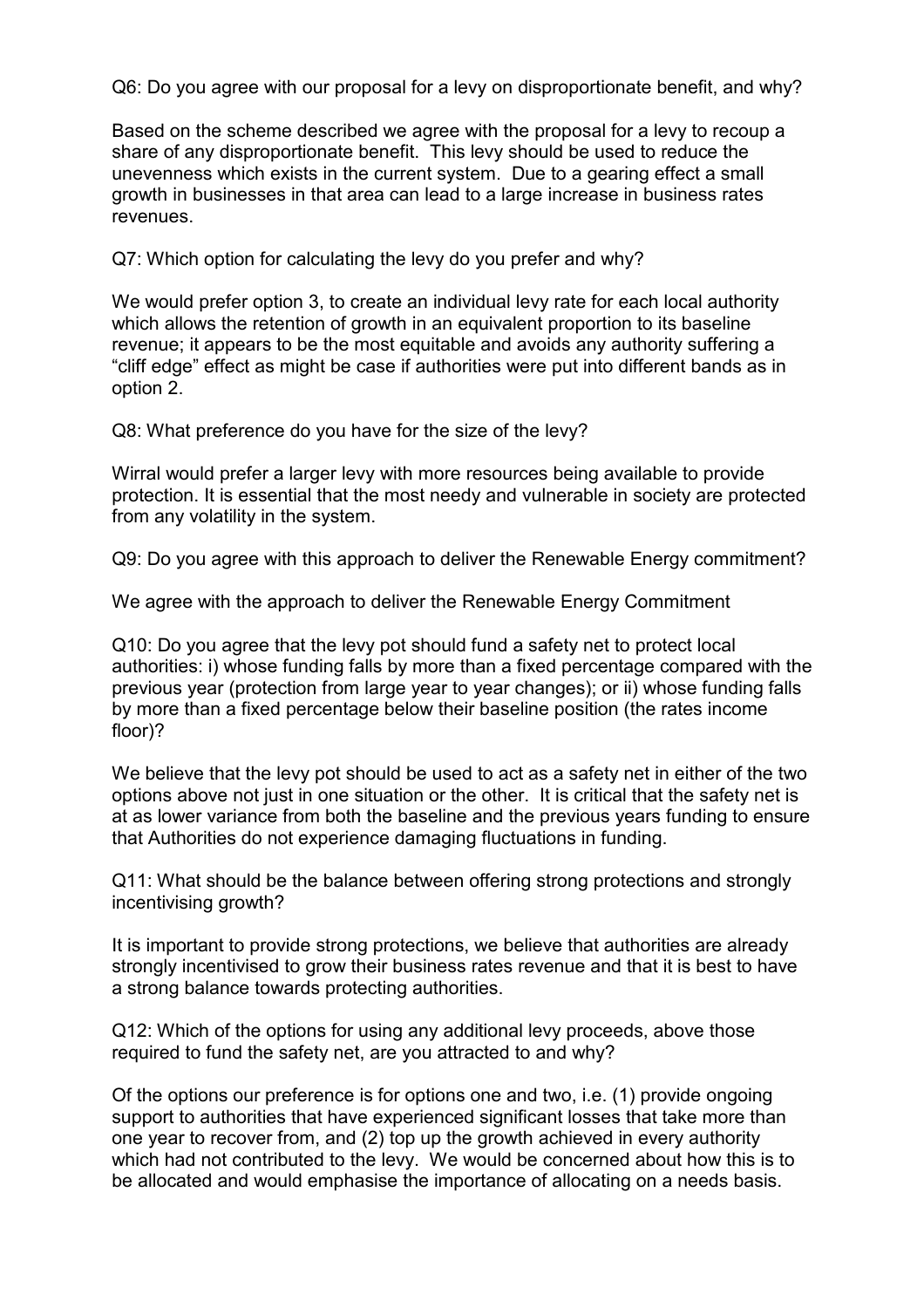Q13: Are there any other ways you think we should consider using the levy proceeds?

If the Government continues with its preferred option to set the baseline on damped formula grant then any levy proceeds not required for a safety net could also be used to provide funding to those Authorities that do not receive resources based on their assessed needs. Given that they are often those areas with lower tax bases such investment would also provide additional resources to support a focus on economic regeneration

Q14: Do you agree with the proposal to readjust the tariff and top up of each authority at each revaluation to maintain the incentive to promote physical growth and manage volatility in budgets?

Wirral agrees with the proposal, in order for the system to work well it is important that there is an incentive to promote growth and particularly to manage volatility in budgets.

Q15: Do you agree with this overall approach to managing transitional relief?

Yes. We agree to keep it as a national scheme; the overall high level approach would seem to be okay.

Q16: Do you agree that the system should include the capacity to reset tariff and top up levels for changing levels of service need over time?

We agree that there should be the capacity to reset tariff and top up levels.

Q17: Should the timings of resets be fixed or subject to government decision?

A fixed period seems reasonable. It would be a sensible idea to allow government to intervene and adjust the timings of a reset but only when there is reasonable justification and not on a whim.

Q18: If fixed, what timescale do you think is appropriate?

We would argue either for every four years or every three years, this would bring it more into line with spending reviews.

Q19: What are the advantages and disadvantages of both partial and full resets? Which do you prefer?

A partial reset will ensure the growth experienced by an area will be locked into that area in future. In line with concerns above, over time this risks opening up wide gaps between areas as those who have the greatest growth will continually get the edge over those with weaker growth. Over time this will have the opposite effect of what government is trying to achieve i.e. it will give the strongest economic areas the greater advantage –allowing them to use tools such as TIF or business rate discounts to attract additional investment. A partial reset over time could have very damaging effects – a full reset would offer the stability needed nationally while also allowing those who do experience growth to benefit.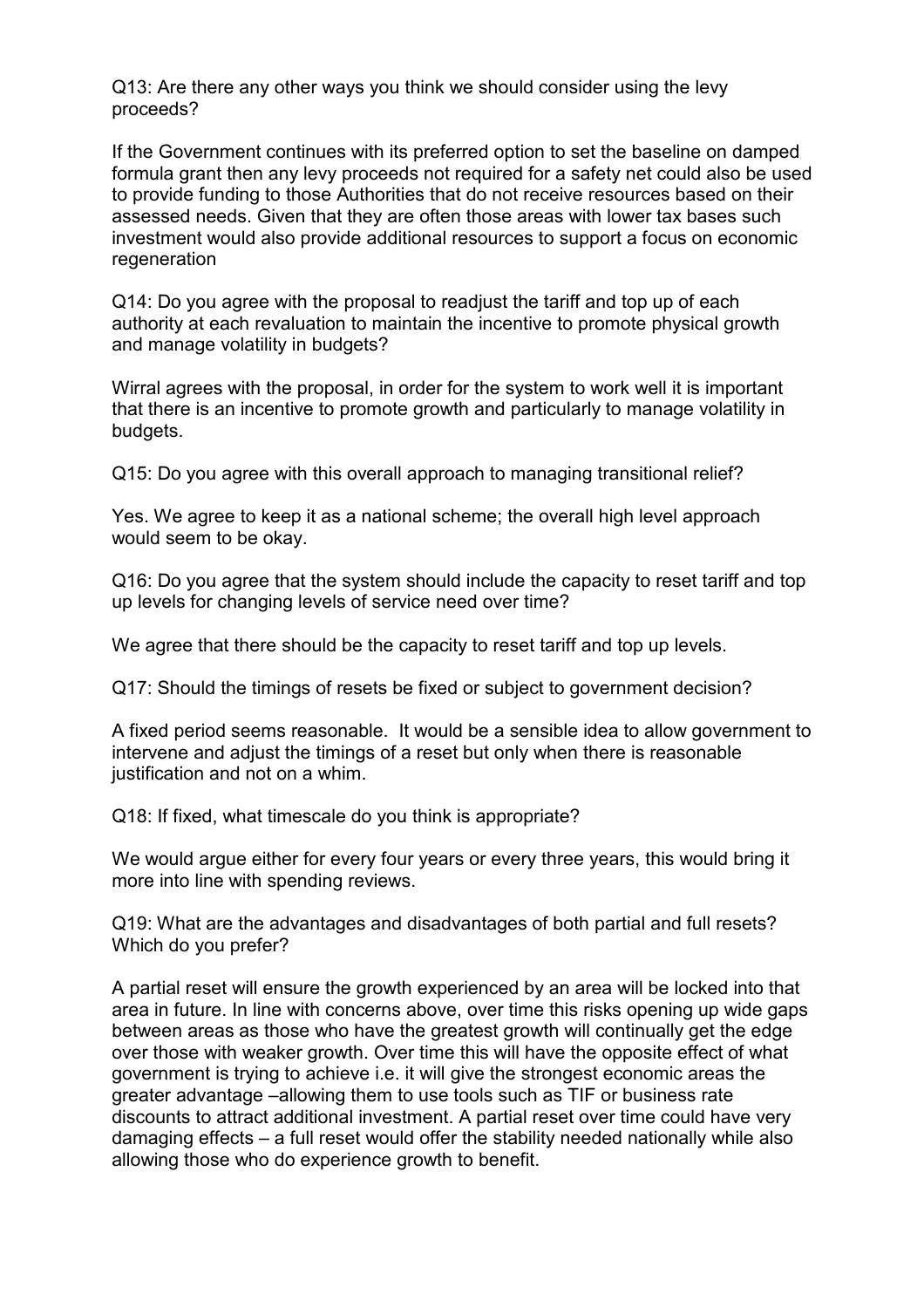Q20: Do you agree that we should retain flexibility on whether a reset involves a new basis for assessing need?

If there is a new basis for assessment it is crucial that the model remains needs based.

Q21: Do you agree that pooling should be subject to the three criteria listed at paragraph 3.50 and why?

Yes. It is important that the decision to pool should be voluntary and if the pool is dissolved authorities should return to their individual tariffs and top ups.

Q22: What assurances on workability and governance should be required?

The same assurances on workability and governance should be required as are currently in place when two local authorities collaborate currently.

Q23: How should pooling in two tier areas be managed? Should districts be permitted to form pools outside their county area subject to the consent of the county or should there be a fourth criterion stating that there should always be alignment?

N/A

Q24: Should there be further incentives for groups of authorities forming pools and, if so, what would form the most effective incentive?

No, there must already be an incentive if authorities have volunteered to form pools, it should also be considered where would the funding for further incentives come from, it would have to come at the expense of authorities who chose not to form pools.

Q25: Do you agree with these approaches to non-billing authorities?

We agree in principal as long as there is no adverse affects on billing authorities such as ourselves.

Q26: Do you agree this overall approach to funding the New Homes Bonus within the rates retention system?

We believe that the current New Homes Bonus scheme needs to be fundamentally reviewed in light of the proposals.

The scheme was established under the previous system where additional Council Tax Income generated from new homes was effectively equalised within the system with the full benefit of growth not being received by individual Authorities. The New Homes Bonus provided an added incentive.

Under the proposed system all additional Council Tax raised through new homes will be kept by individual Authorities.

Top-slicing of the funds for the New Homes Bonus means that going forward areas able to build homes will receive a double reward , increases in Council tax and Homes bonus whilst areas unable to develop will see no increase in resources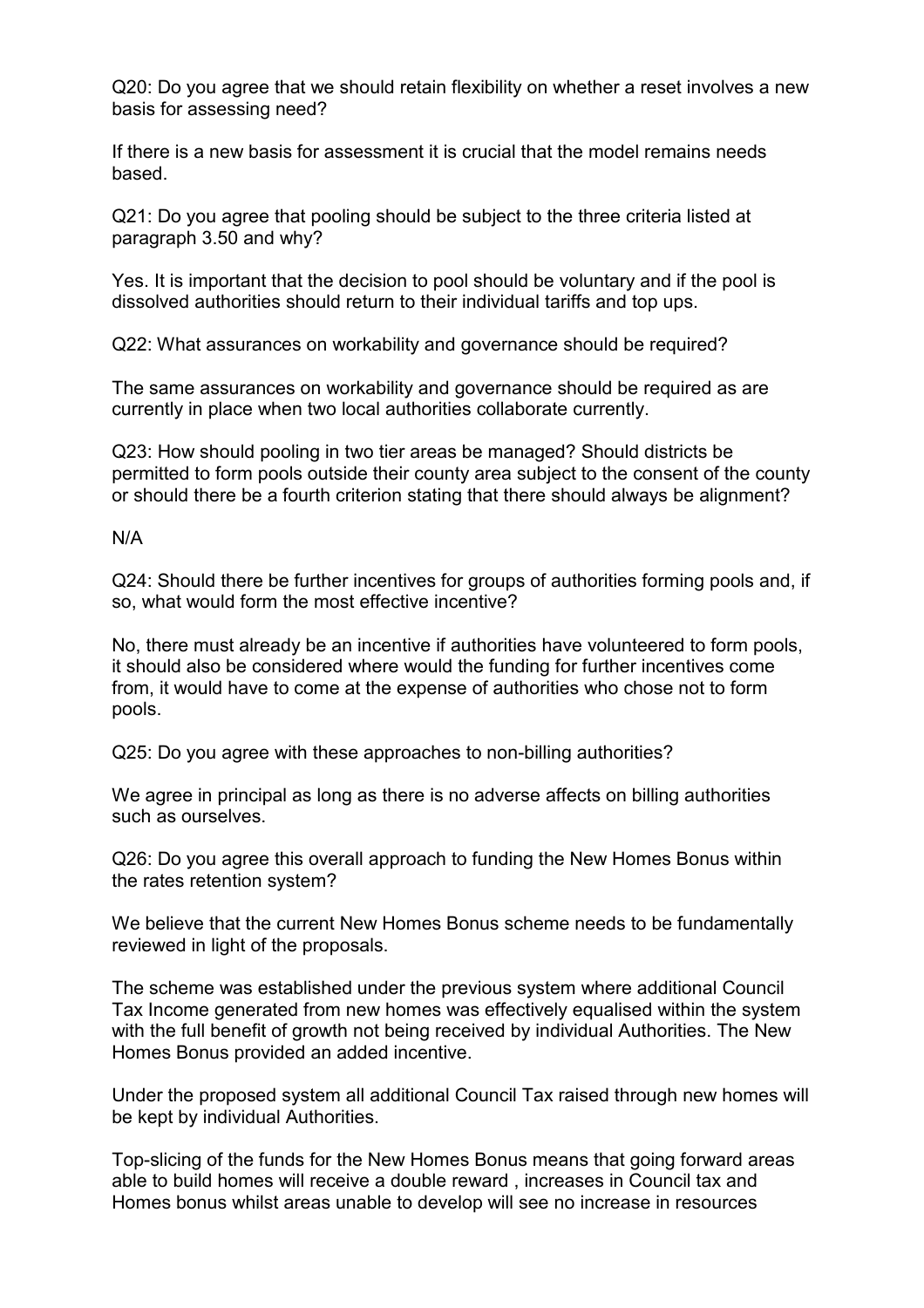through Council tax and indeed a reduction in core funding to provide funds for the more wealthy.

Q27: What do you think the mechanism for refunding surplus funding to local government should be?

Wirral agrees with the Government's proposal to return any surplus amount to local authorities on the basis of baseline funding.

Q28: Do you agree that the current system of business rates reliefs should be maintained?

We agree that the current system should be maintained. We would note that the Government may wish to give consideration to providing additional mandatory relief for the third sector who have been hit by the Governments economic policies in the pursuit of the deficit reduction plan.

Q29: Which approach to Tax Increment Financing do you prefer and why?

Wirral do not have a preference for either option. We wish to raise concerns in relation to the impact that the proposed system. It is our view that more prosperous areas that are able to easily generate growth in business rates are in a better position to encourage business to relocate, thereby increasing growth. Our concern is that this will be at the detriment of areas where growth is difficult and resources are not available to provide financial incentives when viewed against the need to provide basis services.

We further believe that the Government needs to consider mechanisms to avoid growing areas being able to 'drain' business from other areas.

Q30: Which approach do you consider will enable local authorities and developers to take maximum advantage of Tax Increment Financing?

Option 2 would provide a greater incentive for local authorities and developers because of the greater certainty around the long term retention of any growth locally.

However it should be noted that the proposals do not recognise that some areas have high percentage of public sector workers and it will not matter which option is selected this sector will not have the resources to invest in the area.

Q31: Would the risks to revenues from the levy and reset in option 1 limit the appetite for authorities to securitise growth revenues?

Yes, we would think so as any growth would be subject to the levy calculation and would also be lost when the system is reset.

Q32: Do you agree that pooling could mitigate this risk?

We are uncertain, whether risk would be mitigated would depend upon the composition of the pool and the way in which it is set up to operate.